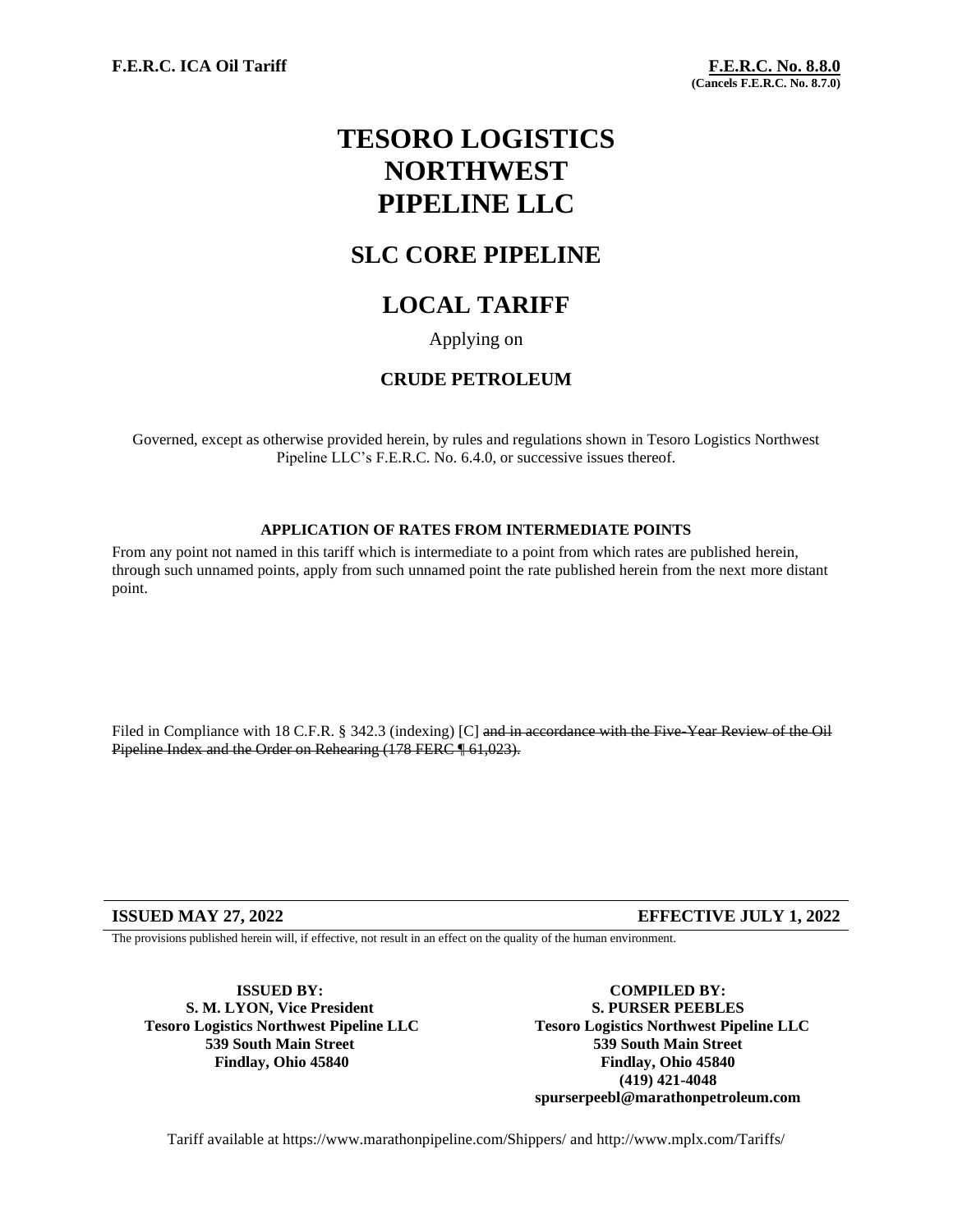| <b>FROM</b>                                                                   | TO                                                      | Rates in Cents per Barrel of 42<br><b>United States Gallons</b><br>(Subject to Notes 1 and 2) |
|-------------------------------------------------------------------------------|---------------------------------------------------------|-----------------------------------------------------------------------------------------------|
| Bridger Station, Uinta County, Wyoming<br>Granger, Sweetwater County, Wyoming | Silver Eagle Refinery, Divide,<br>Uinta County, Wyoming | $\Pi$ 112.32                                                                                  |
|                                                                               | Wahsatch Station,<br>Summit County, Utah                | $\Pi$ 54.95                                                                                   |
| LaBarge, Lincoln County, Wyoming                                              | Granger, Sweetwater County,<br>Wyoming                  | $[I]$ 102.09                                                                                  |
| Big Piney Area, Wyoming                                                       | Granger, Sweetwater County,<br>Wyoming                  | $\left[$ II] 102.09                                                                           |

#### **TABLE OF RATES**

#### **NOTE 1 –**

- (a) Gathering services may be performed from the Big Piney Area, which includes locations in Sublette and Lincoln Counties. Such services are included in the through rate to Granger, Sweetwater County, Wyoming. Exceptions to this include:
	- I. Gathering services from North Shallow will include an additional **[I]** 44.32 cents per barrel.
- (b) Carrier will assess a power surcharge of **[I]**15.38 cents per barrel applicable to all volumes received in the LaBarge Area for injection into the SLC Core Pipeline system at Granger Station, Wyoming.

**NOTE 2** – Carrier will assess a power and flow improver surcharge of **[I]** 19.02 cents per barrel applicable to all volumes delivered into Granger Station or injecting into the SLC Core Pipeline system between Granger Station and Wahsatch Station.

Future movements from Bridger Station or Granger to Salt Lake City may be accomplished on this tariff to Wahsatch Station and then on SLC Pipeline LLC's F.E.R.C. No. 6.0.0, or reissues thereof, from Wahsatch Station to Salt Lake City.

#### **EXCEPTIONS AND ADDITIONS TO F.E.R.C. No. 6.4.0, OR REISSUES THEREOF.**

#### **ITEM NO. 90 – Truck Unloading:**

Where trucks are unloaded on SLC Core Pipeline's main line at any of the origins identified above, a special handling charge of **[I]** 27.25 cents per barrel will be added to the trunk line rate in effect.

**ITEM NO. 30:** In addition to the provisions stated in Item No. 30, Segregation and Variations in Quality and Gravity, of Tesoro Logistics Northwest Pipeline LLC's rules and regulations tariff, F.E.R.C. No. 6.4.0, or reissues thereof, the following will apply to movements listed herein:

Crude petroleum accepted for transportation under this tariff must meet the following specifications:

- Gravity of crude petroleum must be between 45 degrees and 58 degrees API.
- Viscosity must not exceed 5 centistokes at 60º F.
- Reid Vapor Pressure (RVP) must not exceed 9.6 psi.